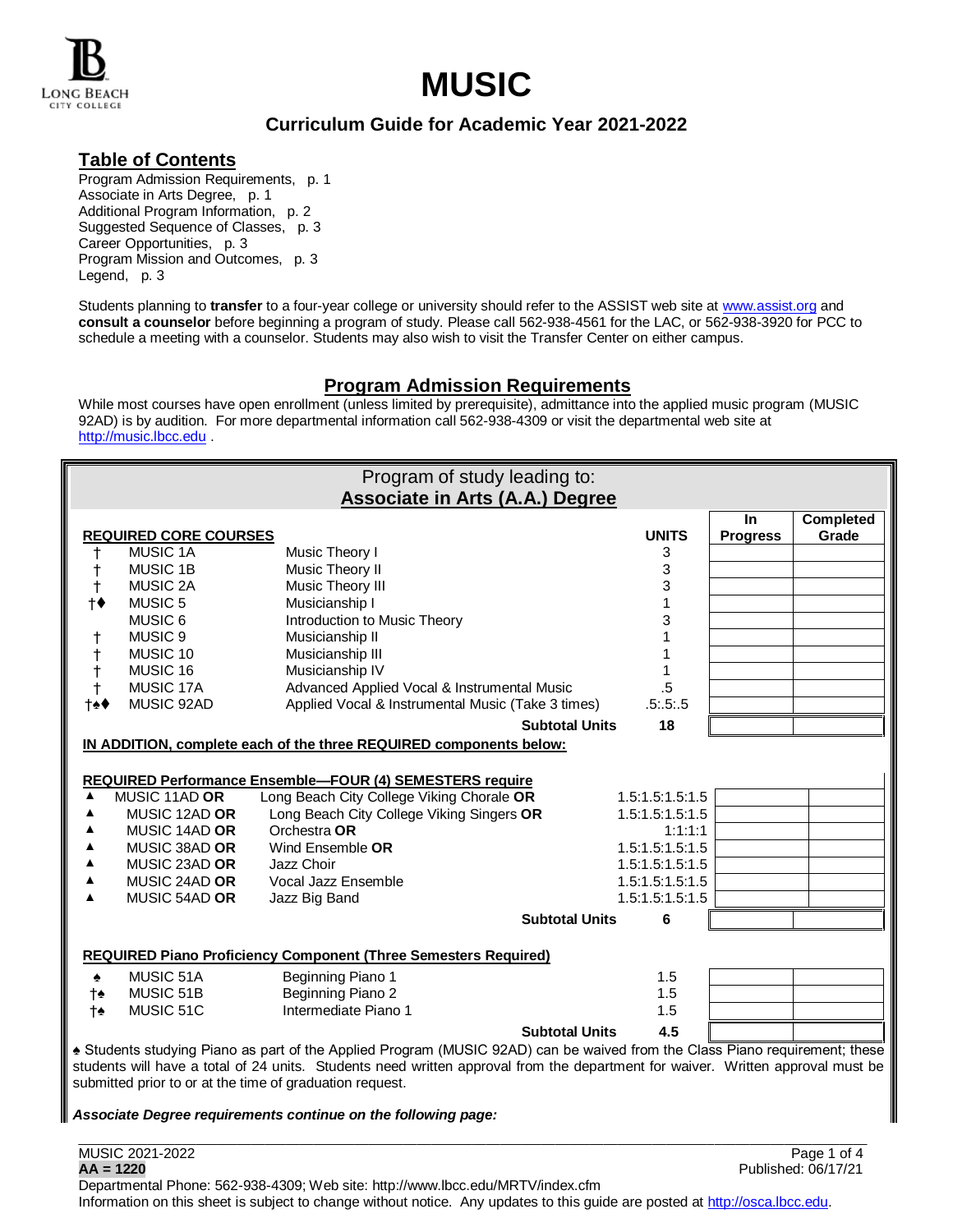## **REQUIRED Chamber Music Component Choose One (1) Course:**

| MUSIC 25AD OR | Chamber Music Ensemble OR |                       | 1.5 |  |
|---------------|---------------------------|-----------------------|-----|--|
| MUSIC 41AD OR | Madrigal A' Capella OR    |                       | 1.5 |  |
| MUSIC 57AD OR | Jazz Combos OR            |                       | 1.5 |  |
| MUSIC 24AD    | Vocal Jazz Ensemble       |                       | 1.5 |  |
|               |                           | <b>Subtotal Units</b> | 1.5 |  |
|               |                           | <b>TOTAL UNITS</b>    | 30  |  |

#### For graduation with an **Associate in Arts (A.A.) Degree with a major in Music:**

1. **Minimum Unit Requirements:** §Any course that appears on a curriculum guide and the General Education Pattern (Plan A) may fulfill both major and general education requirements (Approved by College Curriculum Committee Spring 2012). For this degree, complete a minimum of 60 units in courses numbered 1-599. Please note that additional elective units may be required to meet this minimum based upon courses selected to fulfill General Education for the Associate Degree.

| <b>Music Major</b>              | 30 units |
|---------------------------------|----------|
| <b>General Education/A.A.S.</b> | 25 units |

- 2. **Scholarship:** Maintain an **overall grade point average (GPA) of 2.0** ("C" average) based on all accredited college work applied to the degree, no matter where completed. For this **field of concentration, complete each course above** with a **grade of "C" or better**, or "P" if course is graded on a P/NP basis.
- 3. **Residence for the Degree:** Complete at least 12 semester units of the required 60 semester units in residence at Long Beach City College in order for the college to grant an Associate of Arts and/or an Associate of Science Degree.
- 4. **Residence for the Field of Concentration**: Complete fifty percent (50%) or more of the unit requirements for this field of concentration in residence; this means at **least 15 units** of the required 30 must be **completed at Long Beach City College**. Credit earned by exam, where applicable, may be included.
- 5. **General Education and Proficiency Requirements:** Complete the required A.A./A.S. General Education and Proficiency requirements\*, otherwise known as "Plan A". For Plan A requirements, refer to the general catalog or view it online a[t http://osca.lbcc.edu](http://osca.lbcc.edu/) .
- 6. Complete and submit the degree application form to the Admissions and Records office during your final semester of course work. These forms are available in the Admissions and Records office, or online at<http://admissions.lbcc.edu/> . Refer to the Schedule of Classes [\(http://schedule.lbcc.edu\)](http://schedule.lbcc.edu/) and click the "Important Dates" link to view the actual deadline for each semester.

\*The requirements for general education/proficiency and the field of concentration (major) need to be from the same catalog year. This catalog year may be any year between the year of initial enrollment to the present, provided continuous enrollment is maintained throughout. See the catalog for definition of "continuous enrollment".

# **Additional Program Information**

Due to the rigorous and competitive audition requirement of all university music programs, music students planning to transfer to the university should be willing to spend additional time in preparation for this essential component of their music career. Additional courses may be advisable.

An extended residence at LBCC may be advisable for any of the following reasons:

- a.) Weakness in piano or performance area of concentration
- b.) English or mathematics limitations
- c.) Entrance requirements at school of transfer
- d.) Personal considerations such as employment or elective courses

**NOTE**: Enrollment in a performance organization is required each semester, and entrance into any ensemble is by audition. Wind and Percussion majors are required to enroll in MUSIC 38AD (Wind Ensemble), String majors are required to enroll in MUSIC 14AD (Orchestra), Voice Majors are required to enroll in MUSIC 11AD (Long Beach City College Viking Chorale) or MUSIC 12AD (Long Beach City College Viking Singers), based on their audition. Piano and Guitar majors are required to enroll in one of these four ensembles, but can choose based on prior musical experience and in consultation with the director.

\_\_\_\_\_\_\_\_\_\_\_\_\_\_\_\_\_\_\_\_\_\_\_\_\_\_\_\_\_\_\_\_\_\_\_\_\_\_\_\_\_\_\_\_\_\_\_\_\_\_\_\_\_\_\_\_\_\_\_\_\_\_\_\_\_\_\_\_\_\_\_\_\_\_\_\_\_\_\_\_\_\_\_\_\_\_\_\_\_\_\_\_\_\_\_\_\_\_\_\_\_\_\_\_\_\_\_\_\_\_\_\_\_\_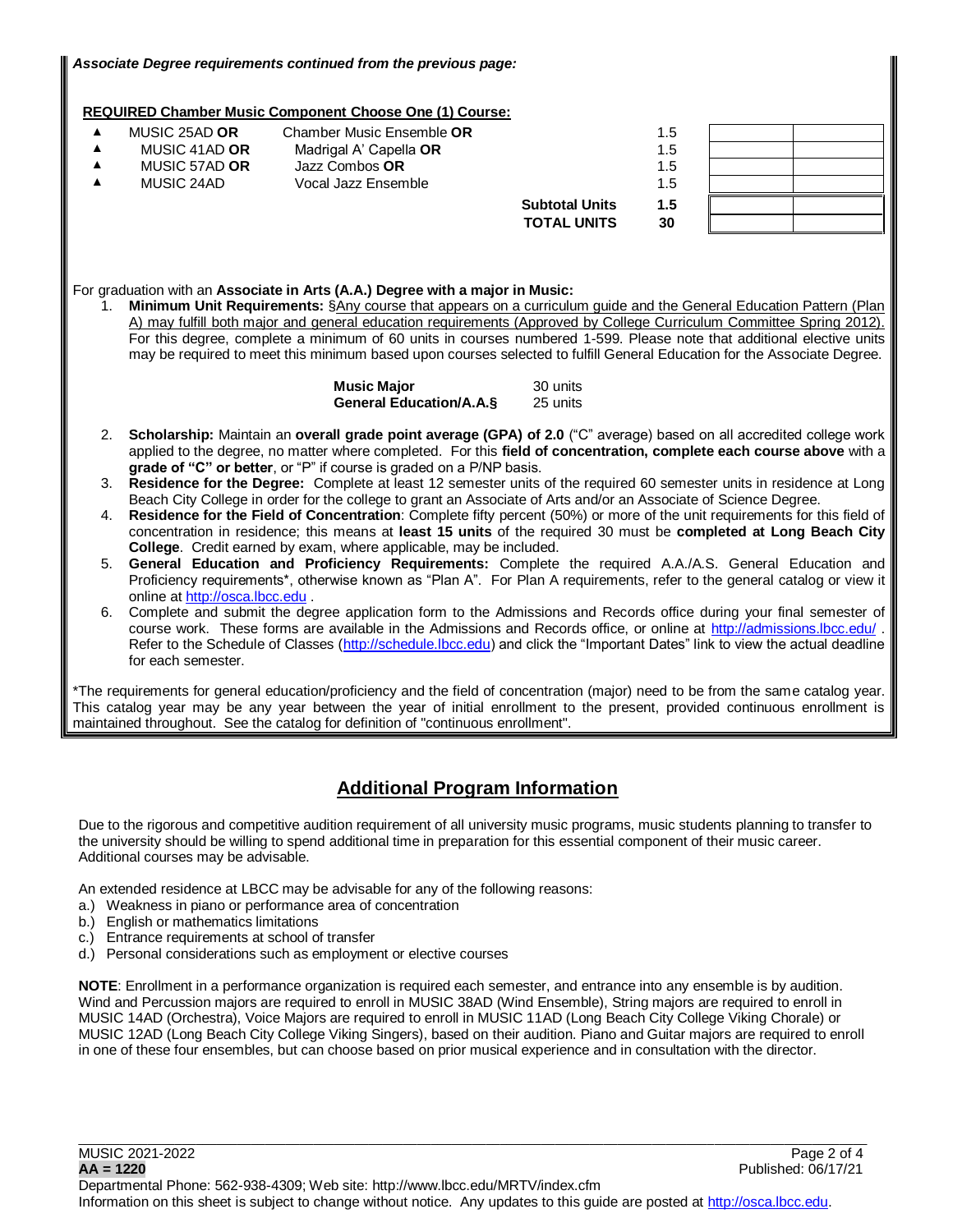#### **PREREQUISITES:**

| MUSIC 6   |               | $\rightarrow$ MUSIC 1A  | MUSIC 1A                                   | $\rightarrow$ MUSIC 1B  | MUSIC 92AD | $\longrightarrow$ | MUSIC 17 |
|-----------|---------------|-------------------------|--------------------------------------------|-------------------------|------------|-------------------|----------|
| MUSIC 5   |               | $\rightarrow$ MUSIC 9   | Audition Required $\rightarrow$ MUSIC 92AD |                         |            |                   |          |
| MUSIC 51A |               | $\rightarrow$ MUSIC 51B | MUSIC 1B                                   | $\rightarrow$ MUSIC 2A  |            |                   |          |
| MUSIC 51B | $\rightarrow$ | MUSIC 51C               | MUSIC 51A                                  | $\rightarrow$ MUSIC 51B |            |                   |          |

MUSIC 92AD also has co-requisites. MUSIC 5 has a co-requisite of MUSIC 6.

## **Suggested Sequence of Classes**

This is not an educational plan, as course offerings, student schedules, and circumstances vary. Students must meet all the prerequisites in order to be eligible for the sequence of courses.

A suggested full-time sample sequence of courses for the required **60** units to reach an Associate Degree includes:

| <b>First Semester</b> |                       | <b>Units</b> | <b>Second Semester</b> |                       | Units |
|-----------------------|-----------------------|--------------|------------------------|-----------------------|-------|
| MUSIC 6               |                       | 3            | <b>MUSIC 1A</b>        |                       | 3     |
| MUSIC 5               |                       |              | MUSIC 9                |                       |       |
| MUSIC 11AD            |                       |              | MUSIC 51B              |                       | 1.5   |
| MUSIC 51A             |                       | 1.5          | MUSIC 11AD             |                       |       |
| MUSIC 92AD            |                       |              | MUSIC 92AD             |                       |       |
|                       | <b>Semester Total</b> | 7.5          |                        | <b>Semester Total</b> | 7.5   |
| <b>Third Semester</b> |                       |              | <b>Fourth Semester</b> |                       |       |
| MUSIC 1B              |                       | 3            | MUSIC 2A               |                       | 3     |
| MUSIC 11AD            |                       |              | MUSIC 11AD             |                       |       |
| MUSIC 51C             |                       | 1.5          | MUSIC 16               |                       |       |
| MUSIC 92AD            |                       |              | MUSIC 17               |                       |       |
|                       | <b>Semester Total</b> | 6.5          | MUSIC 41               |                       | 1.5   |
|                       |                       |              |                        | <b>Semester Total</b> | 7.5   |

## **Career Opportunities**

The goals of the Associate Degree are academic transfer to a university and preparation for audition into a university music program. There are a number of curricular components that are needed to achieve these goals: theory, musicianship, piano, and the applied performance program. The ultimate career goals for the AA in Music would be to receive a bachelor's degree in music performance, education, composition, or musicology (theory or history). This would prepare one for a teaching or performance career and/or admission to a graduate program.

# **Program Mission and Outcomes**

Academic music is a transfer program that offers an AA in Music, and is designed to provide students with technique and repertoire for a successful entrance audition, and the coursework necessary to meet proficiency exam requirements at a transfer institution.

## **Program Student Learning Outcomes:**

- Demonstrate the ability to attain the Institutional Student Learning Outcome (ISLOs).
- Students will achieve Sophomore proficiency ranking in performance repertoire and technique
- Students will achieve Sophomore proficiency level in theory, musicianship, and piano placement exams.

## **Legend**

† This course has a prerequisite. Prerequisite courses must be complete with at least a "C" or "P" grade. Refer to the General Catalog [\(http://www.lbcc.edu/cat/index.html\)](http://www.lbcc.edu/cat/index.html), the Schedule of Classes [\(http://schedule.lbcc.edu/\)](http://schedule.lbcc.edu/), or the online Credit Course Outline [\(http://wdb-asir.lbcc.edu/coursecurriculum/coursedetails/](http://wdb-asir.lbcc.edu/coursecurriculum/coursedetails/) ) for specific prerequisite information.

♦ This course has a corequisite. Refer to the General Catalog [\(http://www.lbcc.edu/cat/index.html\)](http://www.lbcc.edu/cat/index.html), the Schedule of Classes [\(http://schedule.lbcc.edu/\)](http://schedule.lbcc.edu/), or the online Credit Course Outline [\(http://wdb-asir.lbcc.edu/coursecurriculum/coursedetails/](http://wdb-asir.lbcc.edu/coursecurriculum/coursedetails/) ) for specific prerequisite information.

▲ Enrollment in a performance organization is required each semester. See note above in the "Additional Program Information" section.

\_\_\_\_\_\_\_\_\_\_\_\_\_\_\_\_\_\_\_\_\_\_\_\_\_\_\_\_\_\_\_\_\_\_\_\_\_\_\_\_\_\_\_\_\_\_\_\_\_\_\_\_\_\_\_\_\_\_\_\_\_\_\_\_\_\_\_\_\_\_\_\_\_\_\_\_\_\_\_\_\_\_\_\_\_\_\_\_\_\_\_\_\_\_\_\_\_\_\_\_\_\_\_\_\_\_\_\_\_\_\_\_\_\_

MUSIC 2021-2022 Page 3 of 4 **AA = 1220** Published: 06/17/21

Departmental Phone: 562-938-4309; Web site: http://www.lbcc.edu/MRTV/index.cfm Information on this sheet is subject to change without notice. Any updates to this guide are posted a[t http://osca.lbcc.edu.](http://osca.lbcc.edu/)